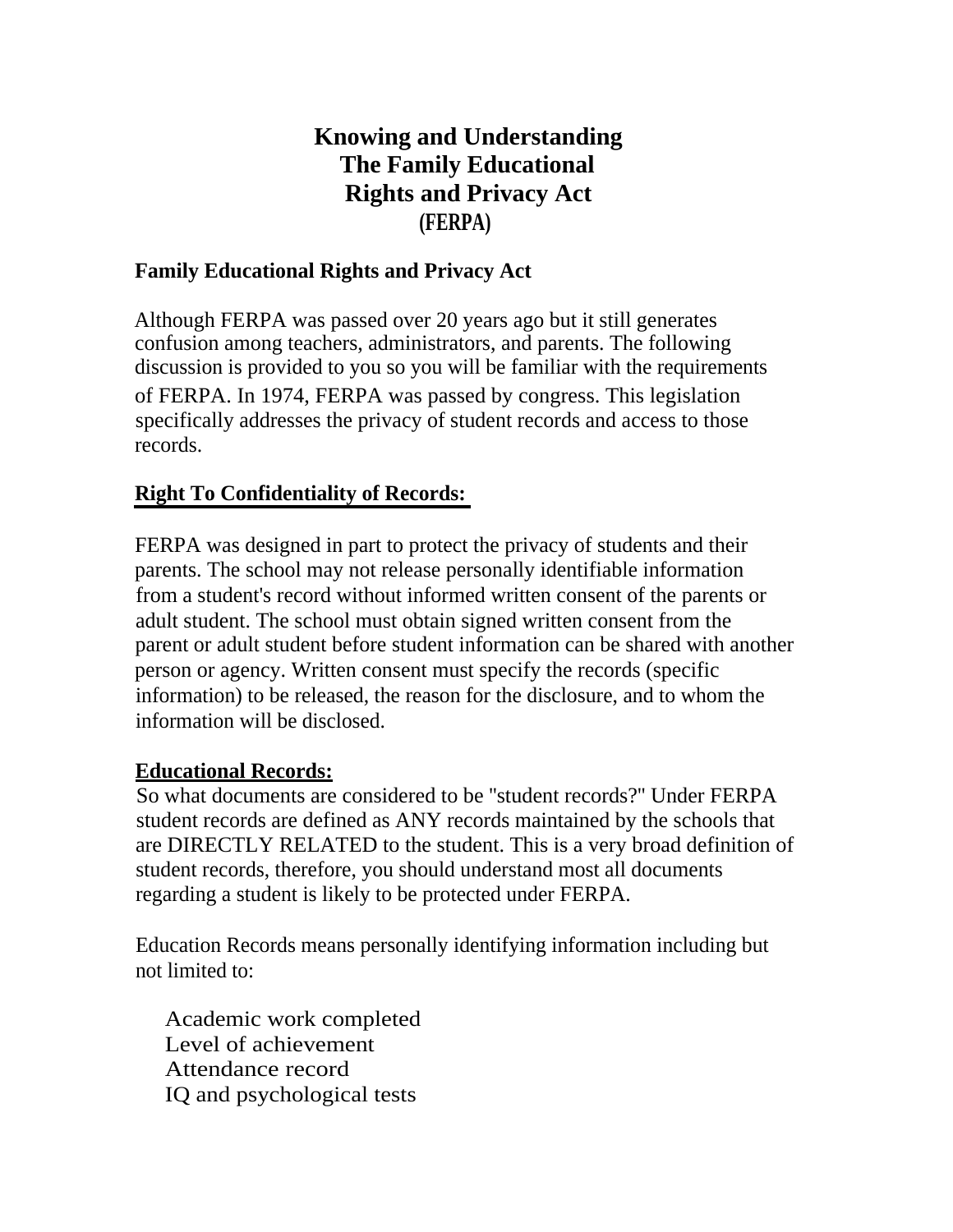Interest inventory results Health data Family background information Teacher or counselor ratings Classroom observation reports

Certain disclosures of education records are specifically allowed under FERPA. School personnel who have ''legitimate educational interests'' may have access to student records.

This means that teachers, counselors, school psychologists, and principals have the right to review student records without getting prior written consent.

Officials from a different school district may have access to a student's records upon notification to the original school that the student has . transferred to their school distnct.

Additionally, certain governmental agencies may have access to student records for the purposes of complying with financial audits, monitoring of federal programs, or health and safety emergencies. Research organizations may have access as long as personally identifiable information concerning the student or the student's family remains concealed.

Other governmental agencies may gain access to a student's record without consent only when the school district is compelled to release the information under a subpoena or court order. The parent or adult student **must** be notified by the school district before **records** are released to the court.

You should be aware of another category of school record called ''directory information.'' Directory Information is excluded from the FERPA requirements. Directory information is a special type of record that contains personally identifiable information but the school district may freely release this information to the public without written consent.

Directory information includes the following: Student Names, Addresses, Telephone number, Participation in sports and clubs, and Awards received.

The school district is required to inform parents about what kind of directory information is maintained by the school district.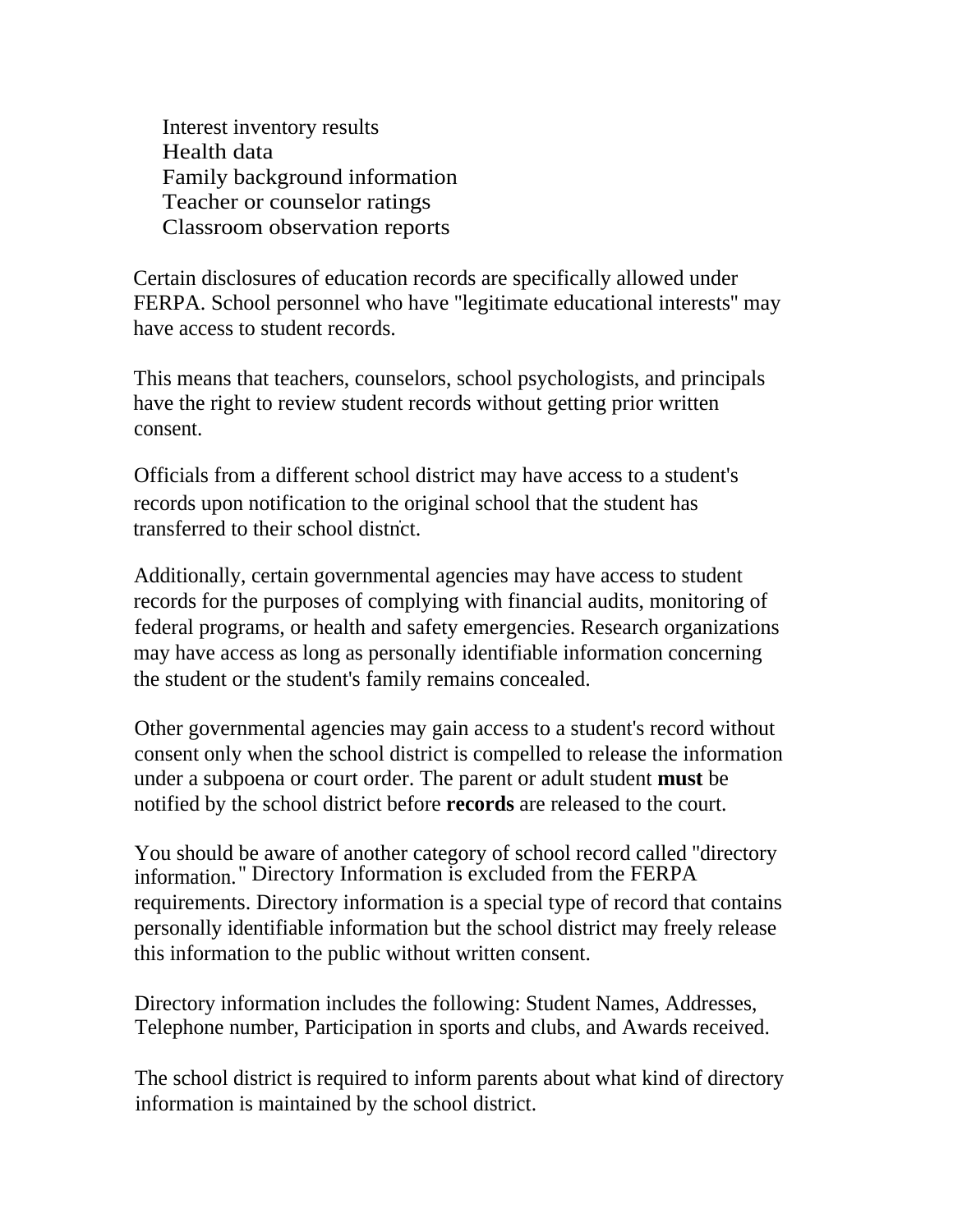## **Right to Inspect and Review Records:**

FERPA was developed to ensure appropriate access to school records **by parents or adult students.** Under FERPA the school must provide annual notice to parents and adult students of their rights:

To inspect and review student records. To request amendments to these records. To an explanation of a record. To know where records are maintained. To a copy of the student's record. To have a representative inspect the record.

Our school district provides this information in a written statement provided in the student handbook.

When a parent or adult student makes a request to inspect student records the school must comply with the request for access to records within a reasonable time but in no case more than 45 days. The school must provide a copy of the records requested if failure to do so would effectively prevent the parent or adult student from exercising their right to inspect the records. Schools may not destroy records if an outstanding request has been made.

Does this mean that a parent or adult student can inspect all of the files that the school district maintains? No. There are a number of different types of records maintained by schools that are explicitly excluded from FERPA. For example records maintained by a school based law enforcement unit or school district employee records are not available to parents. Additionally, if a school record contains the names of other students the parent or adult student may review this information unless the permission from the other parents is obtained or the identifiable information for these other students is removed.

### **Right to Request Amendments:**

There are essentially 3 bases for a parent or adult student to request an amendment to student records:

If the information in the student record is inaccurate.